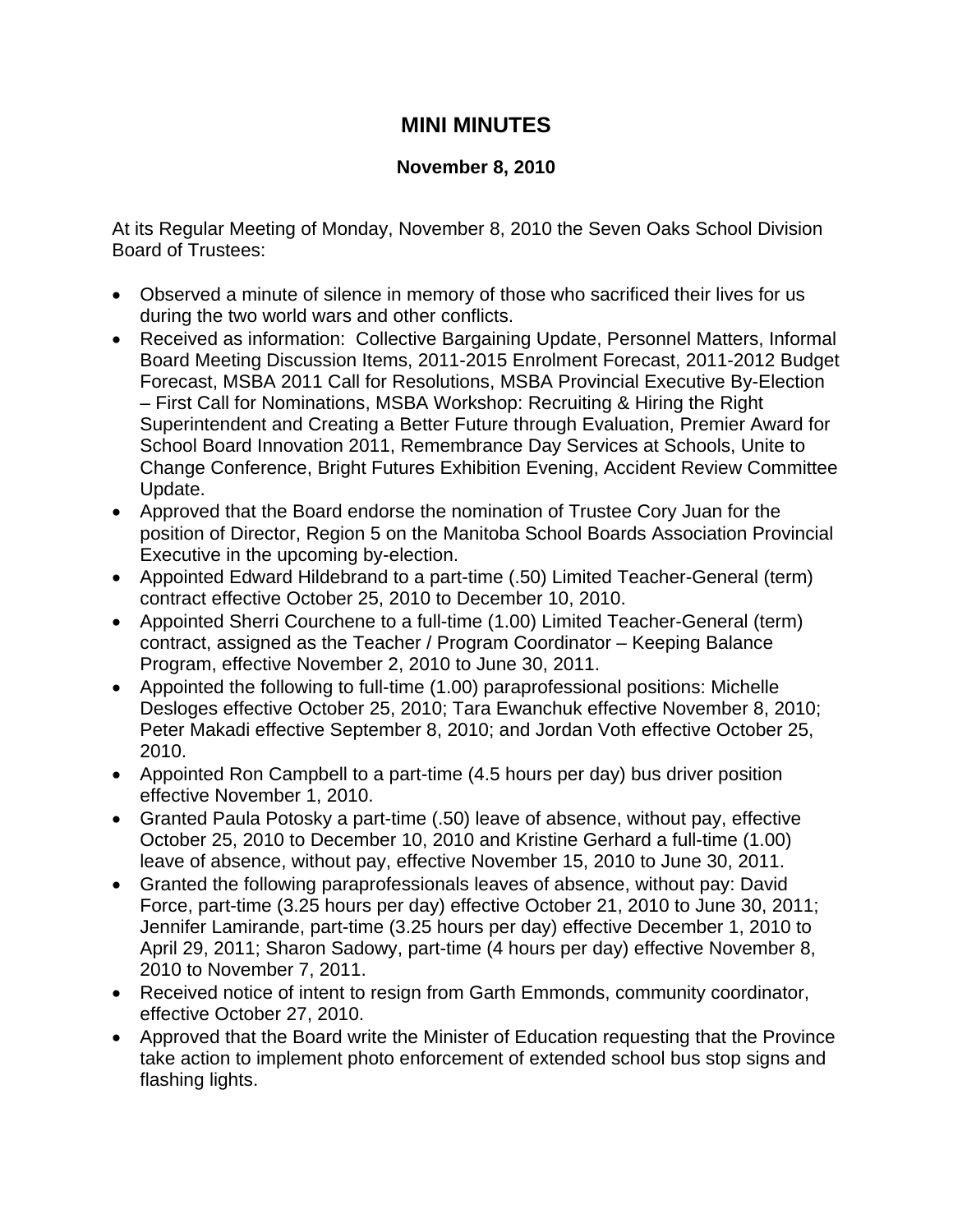- Approved that the Regular Board Meetings be held in the 2010-2011 year on the following dates: November 29, 2010; December 13, 2010; January 7, 2011; January 31, 2011; February 7, 2011; March 7, 2011; March 14, 2011; April 4, 2011; April 25, 2011; May 9, 2011; June 13, 2011, and August 29, 2011.
- Approved that the Informal Board Meetings be held for the 2010-2011 year on the following dates: November 15, 2010; December 6, 2010; January 12, 2011; February 14, 2011 April 18, 2011; May 16, 2011; June 6, 2011.
- Approved that the Public Budget Consultation Meeting be held on February 28, 2011.
- Approved that the Planning / Review Retreat be held on May 27 and 28, 2011.
- Approved that the Inaugural Board Meeting be held in the 2011-2012 year on September 12, 2011.
- Approved that the Board direct the Secretary-Treasurer to respond to S.O.P.A.'s request to re-open negotiations.
- Approved that the Board direct the Secretary-Treasurer to respond to CUPE 2938's request to re-open negotiations.
- Approved that the Board direct the Secretary-Treasurer to respond to CUPE 731's request to re-open negotiations.
- Approved that the Board direct the Secretary-Treasurer to respond to CUPE 949's request to re-open negotiations.
- Approved that By-Law No. 4-2010 for the purpose of borrowing the sum of \$2,168,900.00 and issuing debentures therefore, for the purpose of the Centennial wing demolition at West Kildonan Collegiate (\$71,700.00), daycare renovation at Ben Zaidman Educational Resource Centre (\$18,000.00), ventilation upgrade at École Seven Oaks Middle School (\$12,400.00), steam unit ventilator replacement at Garden City Collegiate (\$1,774,600.00), air-cooled condensing unit replacement at Margaret Park School (\$13,300.00), roof replacement at West St. Paul School (\$46,500.00), and modular classroom at École Riverbend Community School (\$232,400.00) be given first reading.
- Heard a presentation regarding the development of a natural playscape area at O.V. Jewitt School by Jodie Kehl, Executive Director, O.K. Before & After School Child Care Centres Inc.; Michelle Kymanick, Site Manager, O.V. Jewitt School; and Bob McIntosh, Principal, O.V. Jewitt.
- Approved that the Board support O.V. Jewitt's Natural Playscape Area as proposed by the O.K. Before and After School Child Care Centres Inc. and donate \$2,500 towards the Playscape Area.
- Approved payment for:
	- o Cheques #2110603-#2110986, US\$ cheques #211016-#211044, direct deposits #211000846-#211001419, and pre-authorized debit #201014 in the amount of \$4,092,142.74 be approved.
	- o Invoice No. 4844 for the Renovations for Washroom Facilities at École Leila North Community School in the amount of \$3,748.50 be paid to MCM Architects Inc.
	- o Invoice No. 8467 for Renovations at Edmund Partridge Community School in the amount of \$141.75 be paid to Number Ten Architectural Group.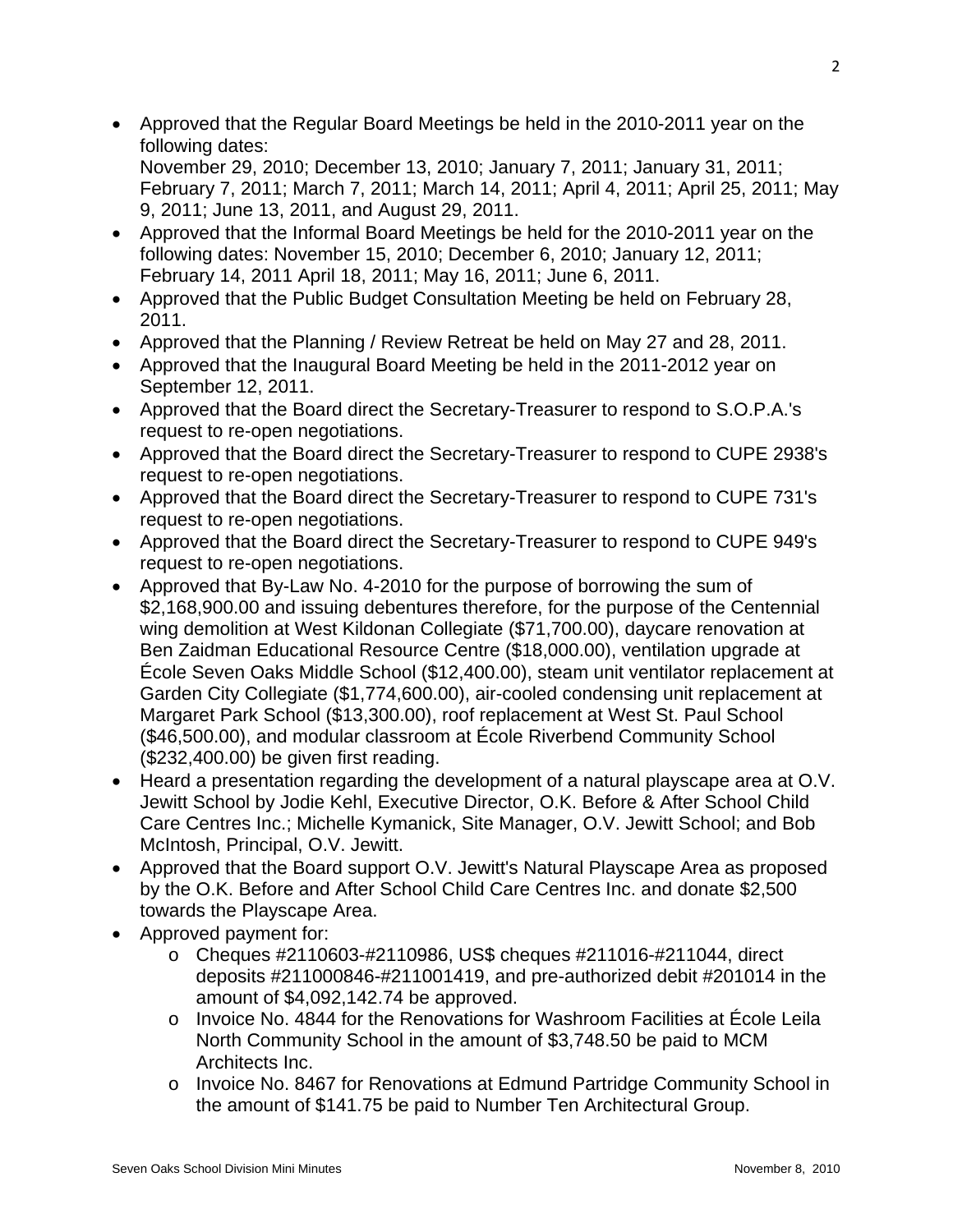- o Invoice No. 8472 for Grooming Room, Lifts and Ramp at West St. Paul School in the amount of \$4,329.45 be paid to Number Ten Architectural Group.
- Received Conference Reports from:
	- o Rachel Cooper, Teacher, Maples Collegiate: Pulse Summer NYC and Teacher Workshop, July 23 to 25, 2010 - New York, New York.
	- o Tara Nicholson, Teacher, Garden City Collegiate: Pulse Summer NYC and Teacher Workshop, July 23 to 25, 2010 - New York, New York.
	- o Robin Allary, Teacher, Forest Park School: Florida Educators Technology Conference, January 13 to 15, 2010 - Orlando, Florida.
- Correspondence Received from:
	- o Manitoba News Release: Premier Announces \$3 Million for Bright Futures Program.
	- o MSBA e-bulletins: October 20 and November 3, 2010
	- o National Child Day Forum 2010: November 16 and 17, 2010 Fort Garry Place. This year marks the tenth anniversary of Healthy Child strategy in Manitoba.
	- o Leigh-Anne Bowles, Youth Relations Manager, United Way of Winnipeg. Recipients of the 2009/2010 United Way Student Community Service Award: Tyler Spencer, Maples Collegiate; Kristin Inacio, West Kildonan Collegiate; Sara Castellano, West Kildonan Collegiate.
	- o Cliff Meder, Director of Operations, Seven Oaks School Division: Garden City Collegiate West Steam Heating and Unit Ventilator - Change Order #13.
	- o Linda Baker, Client Services Manager, Western Financial Group: 2009-10 Annual Financial Report on the operation of the Manitoba Schools Insurance program.
	- o Labour Relations, Manitoba School Boards Association: Update on CPI, Unemployment Rate and Regional Trends.
	- o George Buri, Chairperson, Board of Trustees, Brandon School Division: Letter to Honourable Ron Lemieux, Minister of Local Government, regarding property taxes on education properties.
	- o Chris Nelson, Lombard North Group: Change Order #1 to Shelmerdine Ltd. regarding the Maples Collegiate Track and Athletic Field Development project.
	- o Official Trustee Election Results.
	- o SOSD: How To Start Your Own School Garden Workshop: Agenda, November 3, 2010 Workshop.
	- o Nancy Allan, Minister of Education: French Second Language Revitalization Program Grants for 2009-2010 and 2010-2011: West Kildonan Collegiate - Rèel French; Le français: ça s'intègre; École Seven Oaks/Edmund Partridge Community Schools - Le français ça s'intègre; Maples Collegiate - Maples French Camp; West Kildonan Collegiate - Rèel French.
	- o Garth Nichol, Chairperson, Turtle Mountain School Division: Turtle Mountain School Division Board of Trustees support the letters of both Flin Flon and Brandon School Divisions dated July 8, 2010 and September 2, 2010 respectively in regards to the taxation of school property.